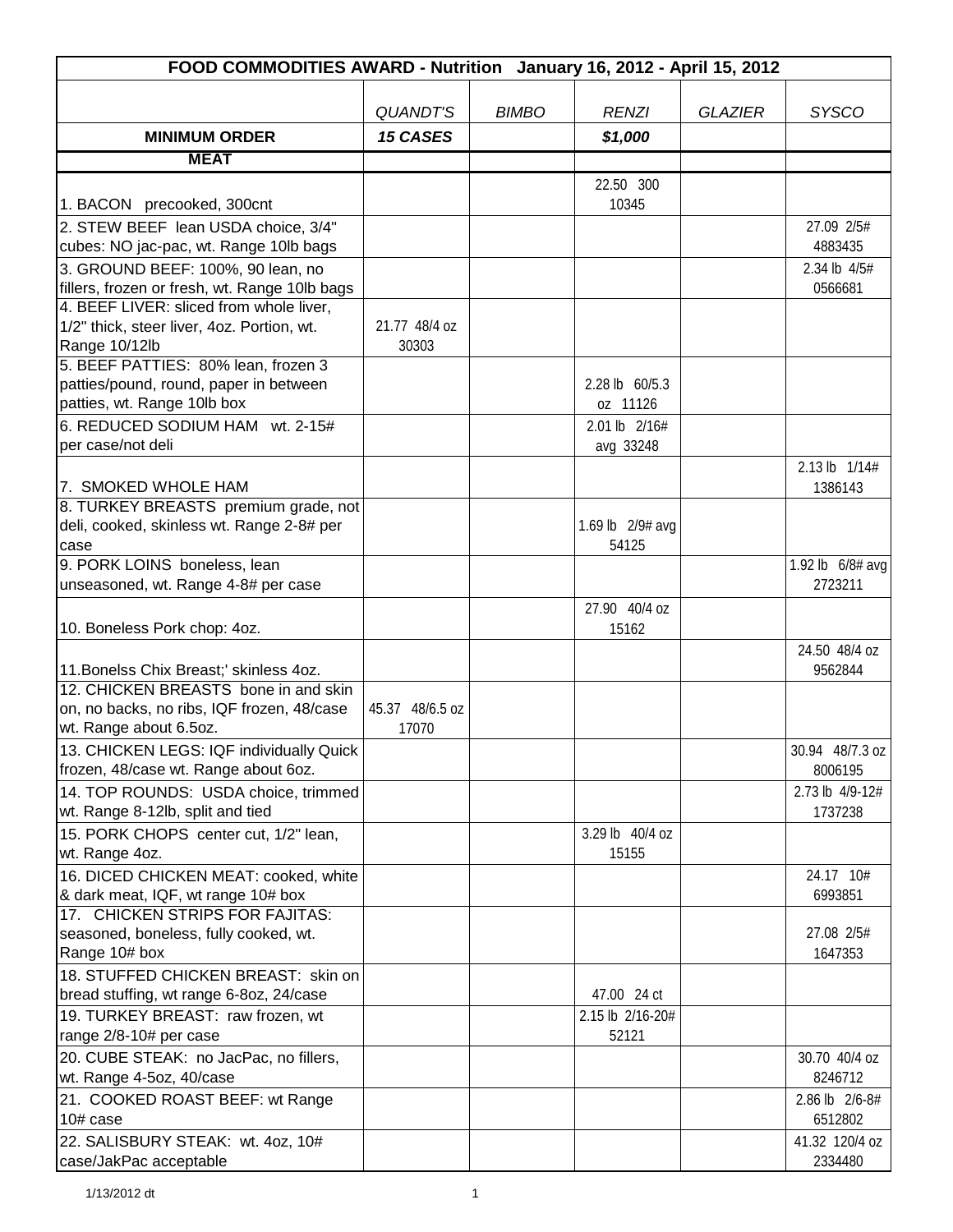|                                                                                                                                                | <b>QUANDT'S</b>          | <b>BIMBO</b> | <b>RENZI</b>             | <b>GLAZIER</b> | <b>SYSCO</b>                                          |
|------------------------------------------------------------------------------------------------------------------------------------------------|--------------------------|--------------|--------------------------|----------------|-------------------------------------------------------|
| 23. ITALIAN SAUSAGE LINKS: wt. 4oz.                                                                                                            |                          |              |                          |                | 23.01 2/5#<br>1968130                                 |
| 24. PORK BREAKFAST SAUSAGE<br>LINKS, cooked 1oz.                                                                                               |                          |              | 18.50 10#<br>14096       |                |                                                       |
| 25. BONELESS CHICKEN BREAST                                                                                                                    |                          |              |                          |                | 36.90 48/6 oz<br>9562885                              |
| 26. CHICKEN CORDON BLEU<br>27. PRECOOKED SLICED MEATLOAF<br><b>DELUXE</b>                                                                      | 36.42 1/15#<br>30454     |              | 43.95 70/3.6 oz<br>33196 |                | 36.49 36/4 oz<br>1624329<br>15.49 4/5#                |
| 28. GROUND TURKEY                                                                                                                              |                          |              |                          |                | 7268279                                               |
| <b>FROZEN MEAT</b>                                                                                                                             |                          |              |                          |                |                                                       |
| 1. PORK BBQ RIBETTES: cooked,<br>100/case                                                                                                      |                          |              | 30.50 60/3.2 oz<br>33023 |                |                                                       |
| 2. BREADED VEAL PATTY with CHEESE:<br>40/case                                                                                                  |                          |              | 26.00 40/4 oz<br>33041   |                |                                                       |
| 3. STUFFED PEPPERS W/SAUCE:<br>48/case<br>4. STUFFED CABBAGE W/SAUCE:<br>48/case<br>5. BREADED FISH : uncooked 32/cse<br>comparable to Pier 17 |                          |              | 33.77 46/3.6 oz<br>10331 |                | 50.27 4/5 lb<br>2517001<br>60.50 $4/5.7$ #<br>8156978 |
| 6. BREADED FISH COOKED 48/CASE<br>7. UNBREADED VEAL PATTY: 40Z.                                                                                | 23.53 40/4 oz<br>29985   |              |                          |                | 44.59 30 lb<br>8945061                                |
| 8. FROZEN MANICOTTI: 60/case 3oz.                                                                                                              |                          |              | 24.99 60/2.7 oz<br>35248 |                |                                                       |
| 9. FROZEN STUFFED SHELLS: 20Z.,<br>120/case                                                                                                    |                          |              |                          |                | 34.71 160/2 oz<br>0082131                             |
| 10. PEPPERONI: sliced, 10# case                                                                                                                |                          |              | 25.90 10#<br>21035       |                | 39.04 25#<br>1752062                                  |
| 11. ITALIAN SAUSAGE CUBES: cooked                                                                                                              |                          |              |                          |                | 18.07 2/5#<br>8131443                                 |
| 12. BREADED CHICKEN PATTY: 30Z.,<br>oven ready, white meat                                                                                     |                          |              |                          |                | 10.98 52/3.1 oz<br>6482749                            |
| 13. ITALIAN MEATBALLS: 10# BOX                                                                                                                 |                          |              |                          |                | 53.32 40#<br>4288577                                  |
| 14. CUBED PORK                                                                                                                                 |                          |              |                          |                | 22.70 10#<br>1534262                                  |
| 15. PULLED TURKEY                                                                                                                              | 35.43 10#<br>17017       |              |                          |                |                                                       |
| 16. HOT DOGS                                                                                                                                   |                          |              |                          |                | 15.17 10#<br>1073485                                  |
| 17. BABY BACK RIBS                                                                                                                             | 2.93 lb 30# avg<br>38188 |              |                          |                |                                                       |
| 18. BREAKFAST TURKEY SAUSAGE                                                                                                                   |                          |              |                          |                | 21.90 160/1 oz<br>5393236                             |
| 19. UNBREADED FISH FILLETS 4 oz                                                                                                                |                          |              |                          |                | 77.93 4/10#<br>8085698                                |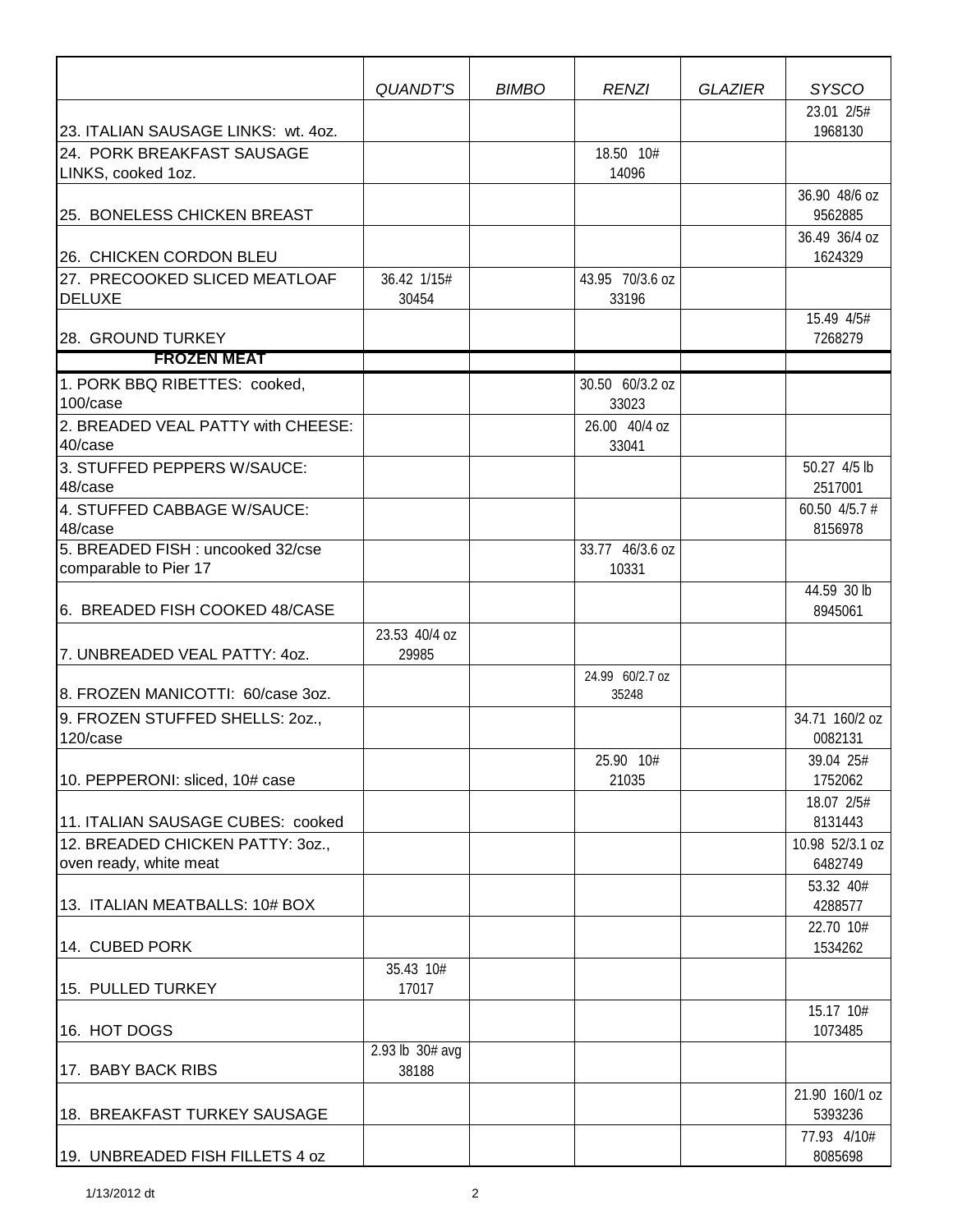|                               | QUANDT'S                       | <b>BIMBO</b> | <b>RENZI</b>                   | <b>GLAZIER</b>      | <b>SYSCO</b>               |
|-------------------------------|--------------------------------|--------------|--------------------------------|---------------------|----------------------------|
| 20. BREAKFAST SAUSAGE PATTIES |                                |              |                                |                     | 18.90 10#<br>7131907       |
| <b>FISH</b>                   |                                |              |                                |                     |                            |
| 1. TUNA FISH: 4# can          | 48.70 6/66.5 oz<br>3099        |              |                                |                     |                            |
| 2. TUNA FISH: 12 oz can       |                                |              |                                |                     | 57.56 24/12 oz<br>8524357  |
| <b>EGGS</b>                   |                                |              |                                |                     |                            |
| 1. PEELED HARD COOKED: 20#    |                                |              |                                |                     | 22.59 2/10#<br>5826500     |
| 2. PASTEURIZED EGGS: 15/2#    |                                |              | 31.70 15/2#<br>27022           |                     |                            |
| 3. EGG PATTIES - frozen       |                                |              |                                |                     | 28.42 200/1 oz<br>9546797  |
| <b>PASTA</b>                  |                                |              |                                |                     |                            |
| 1. SPAGHETTI                  |                                |              |                                |                     | 11.36 20#<br>8836647       |
| 2. ELBOW MACARONI             |                                |              |                                |                     | 12.17 20#<br>8644375       |
| 3. ZITI                       |                                |              |                                |                     | 11.26 20#<br>0819439       |
| 4. SPIRALS: tricolored        |                                |              | 9.50 10#<br>84096<br>12.75 25# |                     | 12.75 25#                  |
| 5. RICE: par boil             |                                |              | 66014                          |                     | 7905441                    |
| 6. LASAGNA NOODLES            |                                |              | 13.96 12/1#<br>76879           |                     |                            |
| 7. EGG NOODLES                |                                |              |                                | 15.29 20#<br>650251 |                            |
| 8. FROZEN RAVIOLI             |                                |              |                                |                     | 9.91 220/.58 oz<br>1314822 |
| <b>BAKING PRODUCTS</b>        |                                |              |                                |                     |                            |
| 1. FLOUR                      |                                |              | 14.99 2/25#<br>10865           |                     | 14.99 2/25#<br>8379270     |
| 2. SUGAR, GRANULATED          | 31.01 50#<br>4610<br>34.72 50# |              |                                |                     |                            |
| 3. SUGAR, CONFECTIONERY       | 4608                           |              |                                |                     |                            |
| 4. SUGAR, BROWN               | 35.27 50#<br>4603              |              |                                |                     |                            |
| 5. SHORTENING                 |                                |              |                                |                     | 39.28 50#<br>4132007       |
| 6. VEGETABLE OIL              |                                |              |                                |                     | 35.90 6/gal<br>5633003     |
| 7. CORN STARCH                |                                |              |                                |                     | 14.52 24/1#<br>4032991     |
| 8. BAKING SODA                | 14.83 12/2#<br>4440            |              |                                |                     |                            |
| 9. BAKING POWDER              |                                |              | 29.95 6/5#<br>68064            |                     |                            |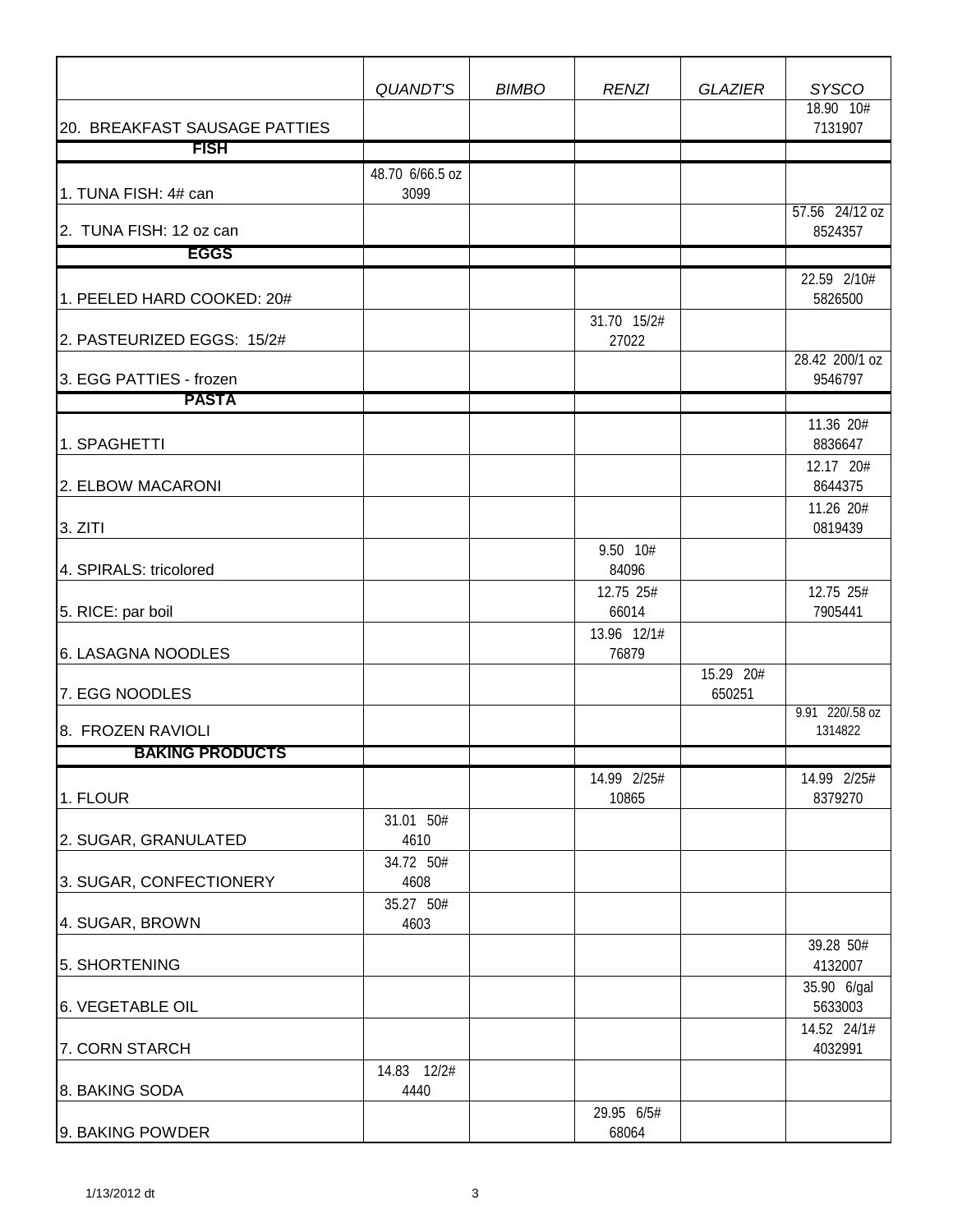|                                                     | QUANDT'S                            | <b>BIMBO</b> | <b>RENZI</b>                               | <b>GLAZIER</b> | <b>SYSCO</b>                       |
|-----------------------------------------------------|-------------------------------------|--------------|--------------------------------------------|----------------|------------------------------------|
| 10. COCONUT: unsweetened                            |                                     |              |                                            |                | 18.20 5/2#<br>4510921<br>40.89 25# |
| 11. SEMI-SWEET CHOCOLATE CHIPS                      |                                     |              |                                            |                | 5335732                            |
| 12. WALNUTS                                         | 37.84 5# 4819<br>halves & pieces    |              |                                            |                |                                    |
| 13. PEANUT BUTTER                                   |                                     |              | 42.95 6/5#<br>92543                        |                |                                    |
| 14. CHIX STUFFING MIX                               | 38.38 12/1.75#<br>5045              |              |                                            |                |                                    |
| 15. BRAN MUFFIN MIX                                 |                                     |              |                                            |                | 53.93 6/5#<br>4044020              |
| 16. SALT SUBSTITUTE                                 | 18.07 2000<br>4665<br>$61.09$ $25#$ |              |                                            |                |                                    |
| 17. PEANUT BUTTER CHIPS                             | 4466                                |              |                                            |                |                                    |
| <b>INDIVIDUAL CEREALS</b>                           |                                     |              |                                            |                |                                    |
| 1. CHEERIOS - Individual                            |                                     |              |                                            |                | 18.13 96/.75 oz<br>5594049         |
| 2. CORN FLAKES - Individual                         |                                     |              |                                            |                | 17.85 96/.75 oz<br>5593967         |
| 3. RAISIN BRAN - Individual                         |                                     |              |                                            |                | 19.23 96/1.25 oz<br>5594015        |
| 4. SPECIAL K - Individual                           |                                     |              |                                            |                | 15.71 96/5/8 oz<br>4044699         |
| 5. RICE CRISPIES - Individual                       |                                     |              |                                            |                | 17.85 96/.75 oz<br>5594023         |
| 6. CREAM OF WHEAT - Bulk                            |                                     |              |                                            |                | 19.95 12/28 oz<br>8562639          |
| 7. OATMEAL - Individual                             | 28.39 12/42 oz<br>6646 quick        |              |                                            |                |                                    |
| 8. SHREDDED WHEAT - Individual                      |                                     |              |                                            |                | 26.77 70/1.06 oz<br>6199269        |
| 9. SHREDDED WHEAT - Bulk                            |                                     |              |                                            |                |                                    |
| 10. CREAM OF WHEAT - Individual                     |                                     |              |                                            |                | 51.22 12/12 ct<br>5503448          |
| 11. BRAN FLAKES - Individual                        |                                     |              |                                            |                | 17.85 96/1 oz<br>8921132           |
| <b>DESSERT MIXES</b>                                |                                     |              |                                            |                |                                    |
| 1. BANANA NUT MUFFIN MIX<br>2. BLUEBERRY MUFFIN MIX |                                     |              | 55.85 6/5#<br>28008<br>29.95 6/5#<br>28030 |                |                                    |
| 3. BASIC MUFFIN MIX                                 | 29.01 6/5#<br>6414                  |              |                                            |                |                                    |
| 4. BROWNIE MIX                                      |                                     |              |                                            |                | 23.95 6/5#<br>9031584              |
| 5. ANGELFOOD CAKE                                   |                                     |              |                                            |                | 48.63 12/16 oz<br>4045621          |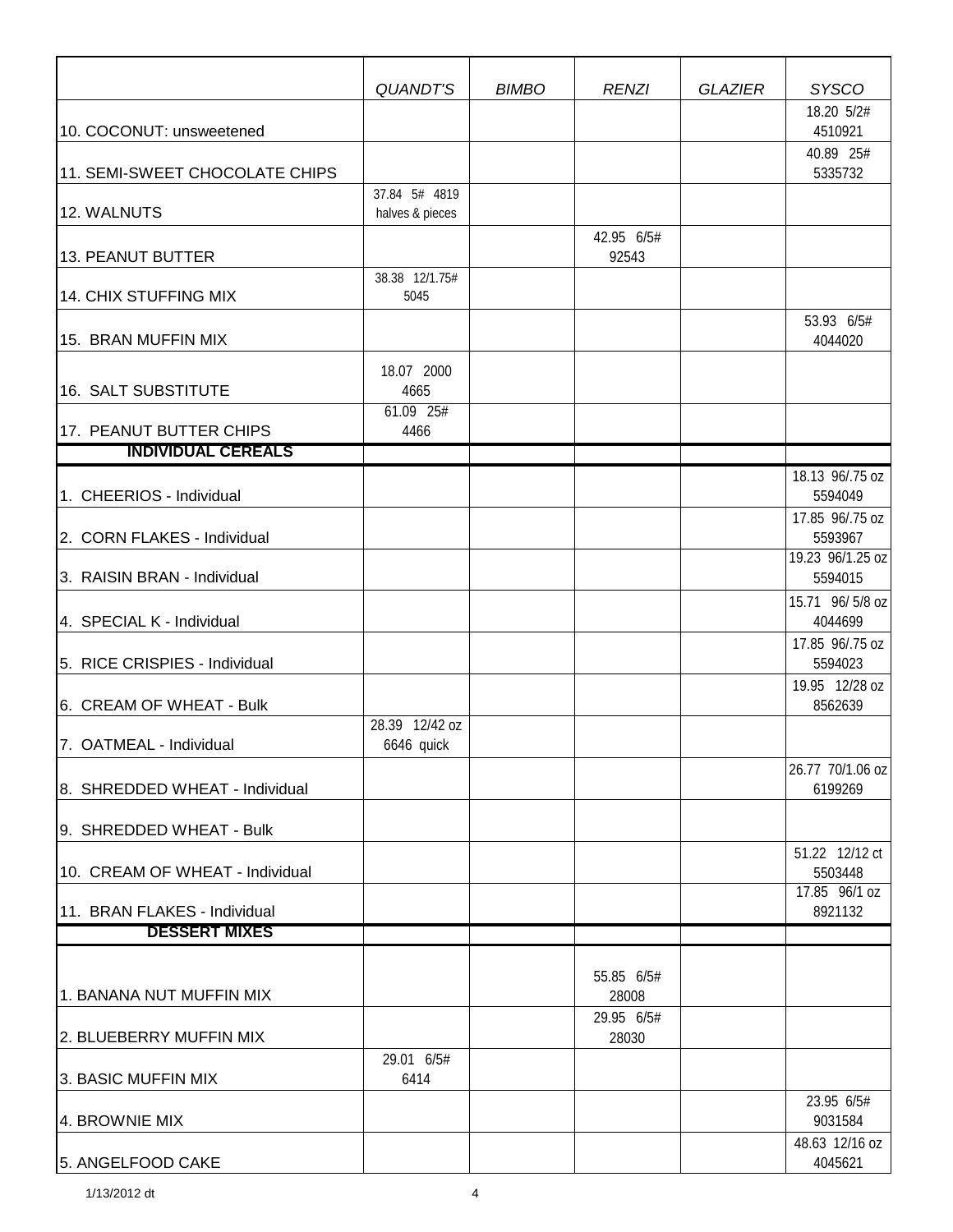|                                                                       | QUANDT'S            | <b>BIMBO</b> | <b>RENZI</b>           | <b>GLAZIER</b> | <b>SYSCO</b>                                                             |
|-----------------------------------------------------------------------|---------------------|--------------|------------------------|----------------|--------------------------------------------------------------------------|
|                                                                       | 29.13 6/5#          |              |                        |                |                                                                          |
| 6. SPICE CAKE MIX                                                     | 6450                |              |                        |                |                                                                          |
| 7. READY TO SPREAD ICING: MUST BE<br>SHELF STABLE CHOCOLATE & VANILLA |                     |              |                        |                | 2/11# 57.98 choc<br>fudge 4158929 /<br>53.90 vanilla<br>4046124          |
| 8. CAKE MIXES: Yellow/White/Chocolate                                 |                     |              |                        |                | 6/5# 20.87 yel<br>6530406 & wh<br>6530422 / 23.79<br>devils food 6530372 |
| 9. CARROT CAKE MIX                                                    |                     |              |                        |                | 71.40 6/5#<br>4045647                                                    |
| 10. DIABETIC CAKE MIXES:<br>Yellow/White/Chocolate                    |                     |              |                        |                | 6/16 oz 22.23<br>Van:6094528 / 20.24<br>Choc:6094536                     |
| 11. SMOOTH SPREAD ICING (add water)                                   |                     |              |                        |                | 69.27 6/5#<br>4046116                                                    |
| 12. EGG CUSTARD - No Bake                                             |                     |              |                        |                | 60.11 6/24 oz<br>5586086                                                 |
| 13. CHEESECAKE                                                        |                     |              |                        |                | 74.22 6/4#<br>1678481                                                    |
| 14. GINGERBREAD MIX                                                   | 29.24 6/5#<br>6446  |              |                        |                |                                                                          |
| 15. CORN MUFFIN MIX                                                   |                     |              |                        |                | 20.71 6/5#<br>4906459                                                    |
| <b>COOKING PRODUCTS</b>                                               |                     |              |                        |                |                                                                          |
| 1. BEEF SOUP BASE LOW SODIUM                                          |                     |              | 44.59 12/1#<br>57716   |                |                                                                          |
| 2. CHICKEN SOUP BASE LOW SODIUM                                       |                     |              | 39.95 12/1#<br>57715   |                |                                                                          |
| 3. SOY SAUCE LOW SODIUM                                               |                     |              |                        |                | 34.24 6/.5 gal<br>4897641                                                |
| 4. PORK GRAVY MIX                                                     |                     |              |                        |                | 21.13 6/11.3 oz<br>9829748                                               |
| 5. TURKEY GRAVY MIX                                                   |                     |              | 57.00 6/10#            |                | 22.76 8/15 oz<br>6799787                                                 |
| 6. SAUSAGE GRAVY                                                      |                     |              | 10625                  |                |                                                                          |
| 7. WORCESTERSHIRE SAUCE                                               | 17.66 4/gal<br>5814 |              |                        |                |                                                                          |
| 8. PANCAKE MIX                                                        |                     |              |                        |                | 15.97 6/5#<br>5301643<br>20.00 6/5#                                      |
| 9. BISQUICK MIX                                                       |                     |              |                        |                | 8463895                                                                  |
| 10. INSTANT BROTH & SEASONING -<br><b>BEEF</b>                        |                     |              | 41.50 6/50 ct          |                |                                                                          |
| 11. INSTANT BROTH & SEASONING -<br><b>CHICKEN</b>                     |                     |              | 41.50 6/50 ct<br>32415 |                |                                                                          |
| 12. BEEF BROTH                                                        |                     |              |                        |                | 24.36 12/49 oz<br>5568233                                                |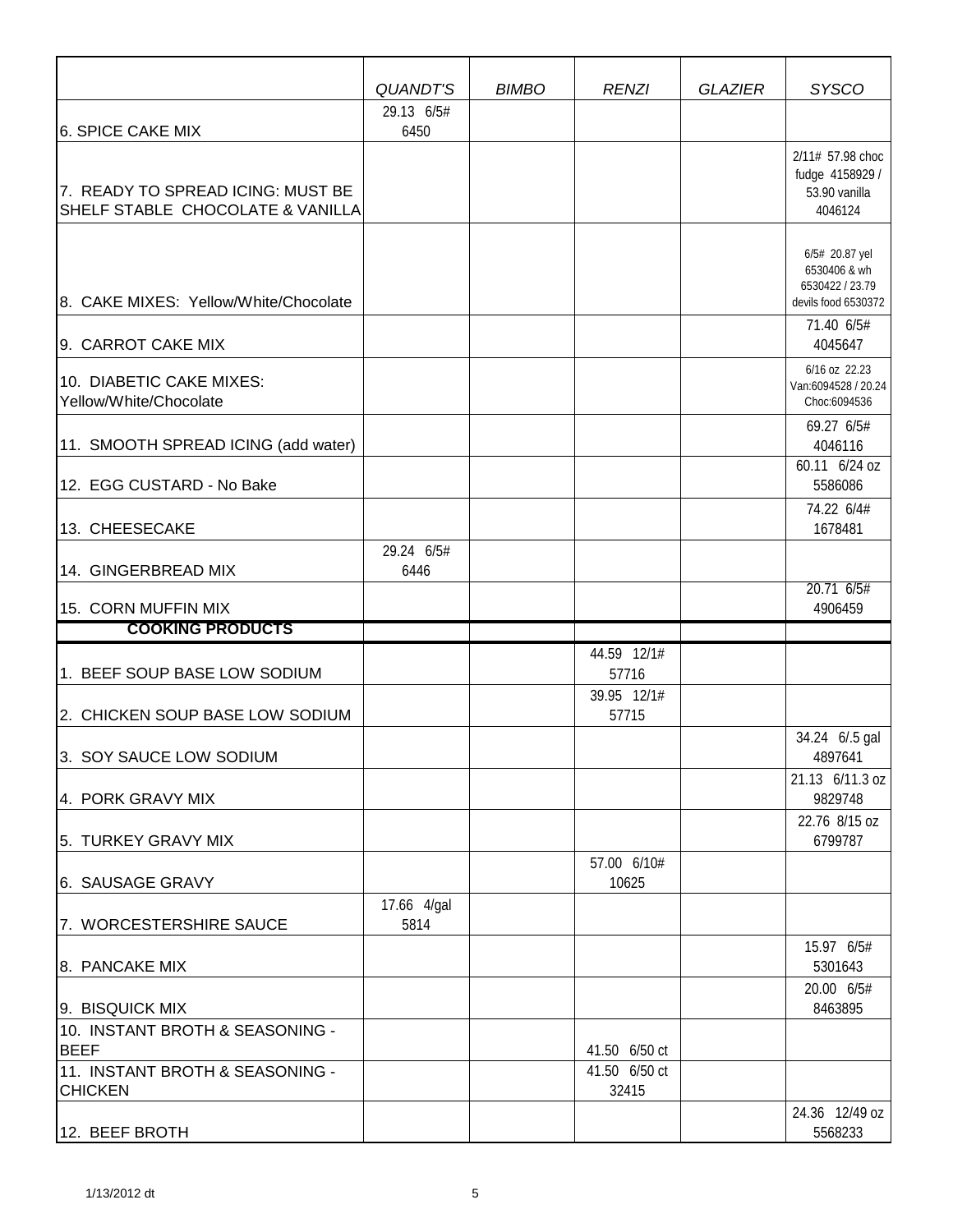|                                                               | QUANDT'S<br>38.27 12/5# | <b>BIMBO</b> | <b>RENZI</b>         | <b>GLAZIER</b>     | <b>SYSCO</b>                |
|---------------------------------------------------------------|-------------------------|--------------|----------------------|--------------------|-----------------------------|
| 13. CHICKEN GRAVEY                                            | 6825                    |              |                      |                    | 23.69 12/49 oz              |
| 14. CHICKEN BROTH                                             |                         |              |                      |                    | 5568241                     |
| 15. THICK-IT INSTANT HEALTHCARE                               |                         |              |                      |                    | 13.56 100/6.5               |
| <b>FOOD THICKENER - PC</b><br>16. THICK-IT INSTANT HEALTHCARE |                         |              |                      |                    | gm 0101758<br>54.46 25#     |
| <b>FOOD THICKENER - Bulk</b>                                  |                         |              |                      |                    | 0102194                     |
| <b>SALAD DRESSINGS</b>                                        |                         |              |                      |                    |                             |
|                                                               |                         |              | 31.13 4/gal          |                    |                             |
| 1. SALAD DRESSING Low Fat Ranch                               |                         |              | 56077                |                    | 23.21 4/gal                 |
| 2. SALAD DRESSING Low Fat French                              |                         |              |                      |                    | 4086567                     |
| 3. SALAD DRESSING Low Fat Thousand                            |                         |              | 37.49 4/gal          |                    |                             |
| Island                                                        |                         |              | 56060                |                    |                             |
| 4. SALAD DRESSING Low Fat Golden<br>Italian                   |                         |              | 20.75 4/gal<br>56025 |                    |                             |
| <b>SPICES</b>                                                 |                         |              |                      |                    |                             |
|                                                               |                         |              |                      |                    | 11.27 5#                    |
| 1. GARLIC 1.5#                                                |                         |              |                      |                    | 6713507                     |
| 2. PEPPER $1#$                                                |                         |              |                      |                    | 46.21 6/18 oz<br>6639827    |
| 3. BASIL LEAVES 5.5 oz                                        |                         |              |                      | 3.50 6.5 oz<br>402 |                             |
|                                                               |                         |              |                      |                    | 26.95 6/1.35 oz             |
| 4. CHIVES, DRIED 1.12 oz                                      |                         |              |                      |                    | 5913694                     |
| 5. PARSLEY FLAKES 11 oz                                       |                         |              | 8.95 11 oz<br>68246  |                    |                             |
| 6. ONIONS 3# dehydrated                                       |                         |              |                      |                    | 36.91 6/2#<br>5865498       |
|                                                               |                         |              |                      | 4.88 14.5 oz       |                             |
| 7. POULTRY SEASONING 10 oz                                    |                         |              |                      | 486                |                             |
| 8. CHILI POWDER                                               | 22.94 6/16 oz<br>9317   |              |                      |                    |                             |
|                                                               | 36.60 500               |              |                      |                    |                             |
| l9. MRS. DASH SALT SUBSTITUTE                                 | 9375                    |              |                      |                    |                             |
| <b>SOUP</b>                                                   |                         |              |                      |                    |                             |
| 1. CR MUSHROOM LO-SO #5 CAN                                   |                         |              | 40.96 12/5#<br>11899 |                    |                             |
|                                                               |                         |              | 32.92 12/5#          |                    |                             |
| 2. TOMATO LO-SO #5 CAN                                        |                         |              | 11890                |                    |                             |
|                                                               |                         |              | 16.55 24/7.5 oz      |                    |                             |
| 3. CHICKEN NOODLE LO-SO                                       |                         |              | 76569                |                    |                             |
| 4. VEGETABLE LO-SO                                            |                         |              |                      |                    | 17.24 24/7.25 oz<br>4013108 |
| 5. TOMATO LO-SO                                               |                         |              |                      |                    | 15.73 24/7.25 oz<br>4013066 |
| 6. CREAM OF CHICKEN SOUP                                      |                         |              |                      |                    |                             |
| 7. CREAM OF MUSHROOM SOUP                                     |                         |              |                      |                    | 16.93 24/7.25 oz<br>4013041 |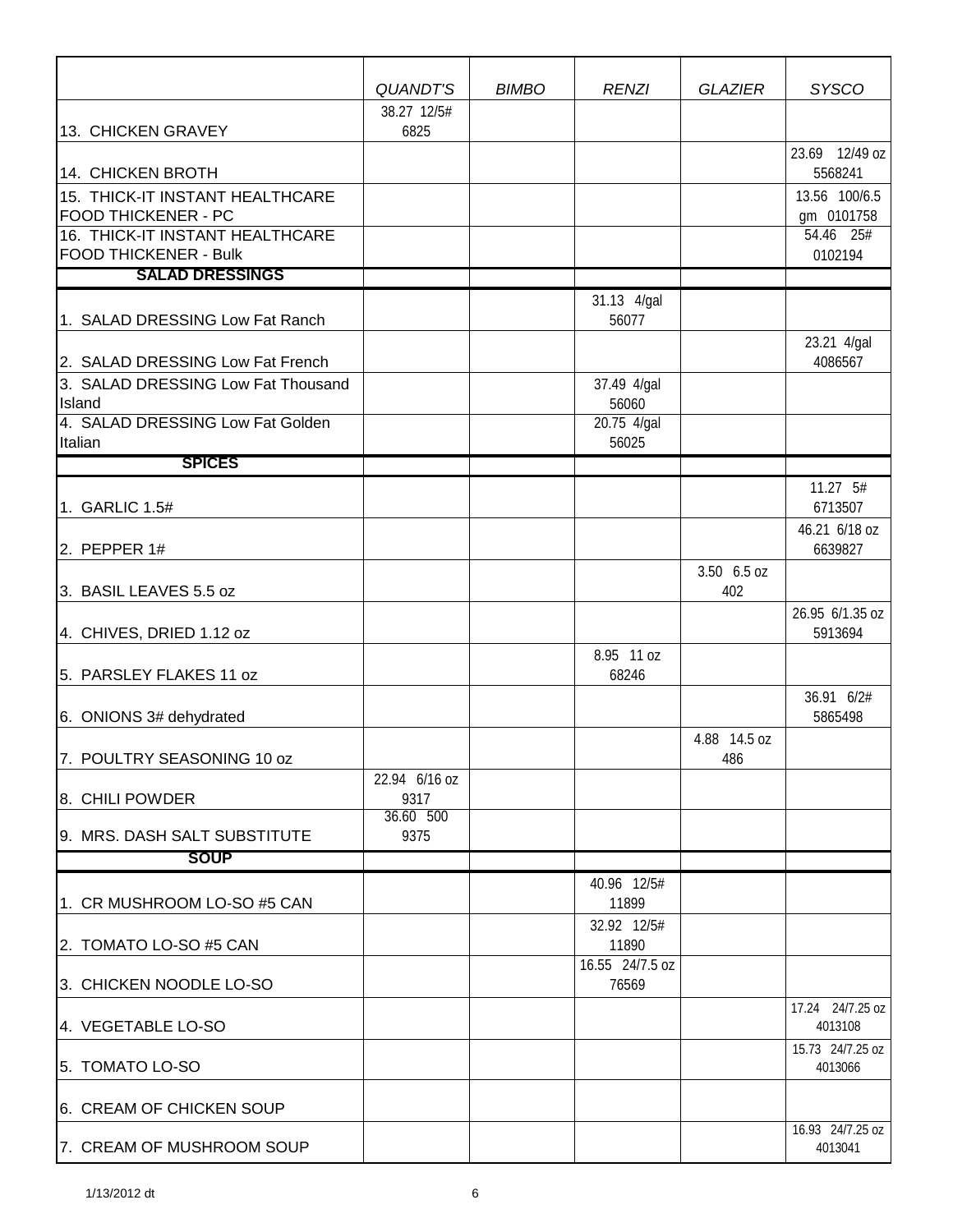|                                        | QUANDT'S               | <b>BIMBO</b> | <b>RENZI</b> | <b>GLAZIER</b> | <b>SYSCO</b>                                                    |
|----------------------------------------|------------------------|--------------|--------------|----------------|-----------------------------------------------------------------|
| <b>FROZEN DESSERTS</b>                 |                        |              |              |                |                                                                 |
| 1. APPLE PIE RAW                       |                        |              |              |                | 22.15 6/46 oz<br>1972744                                        |
| 2. APPLE PIE BAKED                     |                        |              |              |                | 31.86 6/48 oz<br>9787748                                        |
| 3. APPLE PIE SUGAR FREE                |                        |              |              |                | 30.48 6/46 oz<br>1037639                                        |
| 4. CHERRY PIE RAW                      |                        |              |              |                | 32.18 6/46 oz<br>1972702                                        |
| 5. DIET SUGAR FREE CHERRY PIE          | 37.50 6/46 oz<br>13024 |              |              |                |                                                                 |
|                                        |                        |              |              |                | 33.87 6/46 oz                                                   |
| 6. BLUEBERRY PIE RAW                   |                        |              |              |                | 1972728                                                         |
| 7. DIET SUGAR FREE BLUEBERRY PIE       | 50.26 6/46 oz<br>13030 |              |              |                |                                                                 |
|                                        |                        |              |              |                | 6/27 oz 28.19                                                   |
| 8. CREAM PIES:                         |                        |              |              |                | choc: 9789686 / 27.08<br>bana: 9788936 / 27.30<br>cocon:9809294 |
| 9. FRUIT OF THE FOREST PIE             |                        |              |              |                | 40.81 6/48 oz<br>9785601                                        |
|                                        |                        |              |              |                | 29.82 6/46 oz                                                   |
| 10. STRAWBERRY RHUBARB PIE             |                        |              |              |                | 9785312                                                         |
| 11. CARROT CAKE premade, 3             | 68.25 4/12x16          |              |              |                |                                                                 |
| sheets/box                             | 12953                  |              |              |                |                                                                 |
| 12. OATMEAL COOKIES - ready to bake    |                        |              |              |                | 40.03 320/1 oz<br>7040538                                       |
|                                        |                        |              |              |                | 29.89 6/38 oz                                                   |
| 13. LEMON PIE                          |                        |              |              |                | 9788522                                                         |
| 14. BOSTON CREAM PIE                   |                        |              |              |                | 34.87 6/33 oz<br>1972090                                        |
| 15. DIABETIC COOKIES - ready to bake   |                        |              |              |                | 35.26 200/.75 oz<br>5754403                                     |
| 16. VANILLA ICE CREAM - individual     |                        |              |              |                | 21.48 96/4 oz<br>2220200                                        |
| 17. CHOCOLATE ICE CREAM - individual   |                        |              |              |                | 21.48 96/4 oz<br>2220226                                        |
|                                        |                        |              |              |                | 3.67 24/4 oz                                                    |
| 18. NSA VANILLA ICE CREAM - individual |                        |              |              |                | 2376770                                                         |
| 19. NSA CHOCOLATE ICE CREAM -          |                        |              |              |                | 3.67 24/4 oz                                                    |
| individual<br><b>JUICES</b>            |                        |              |              |                | 7769383                                                         |
|                                        |                        |              |              |                | 18.59 12/46 oz                                                  |
| 1. ORANGE                              |                        |              |              |                | 8910541                                                         |
| 2. PINEAPPLE                           |                        |              |              |                | 23.52 12/46 oz<br>5116504                                       |
| 3. APPLE                               |                        |              |              |                | 16.98 12/46 oz<br>8910537                                       |
| 4. TOMATO                              |                        |              |              |                | 12.59 12/46 oz<br>4081584                                       |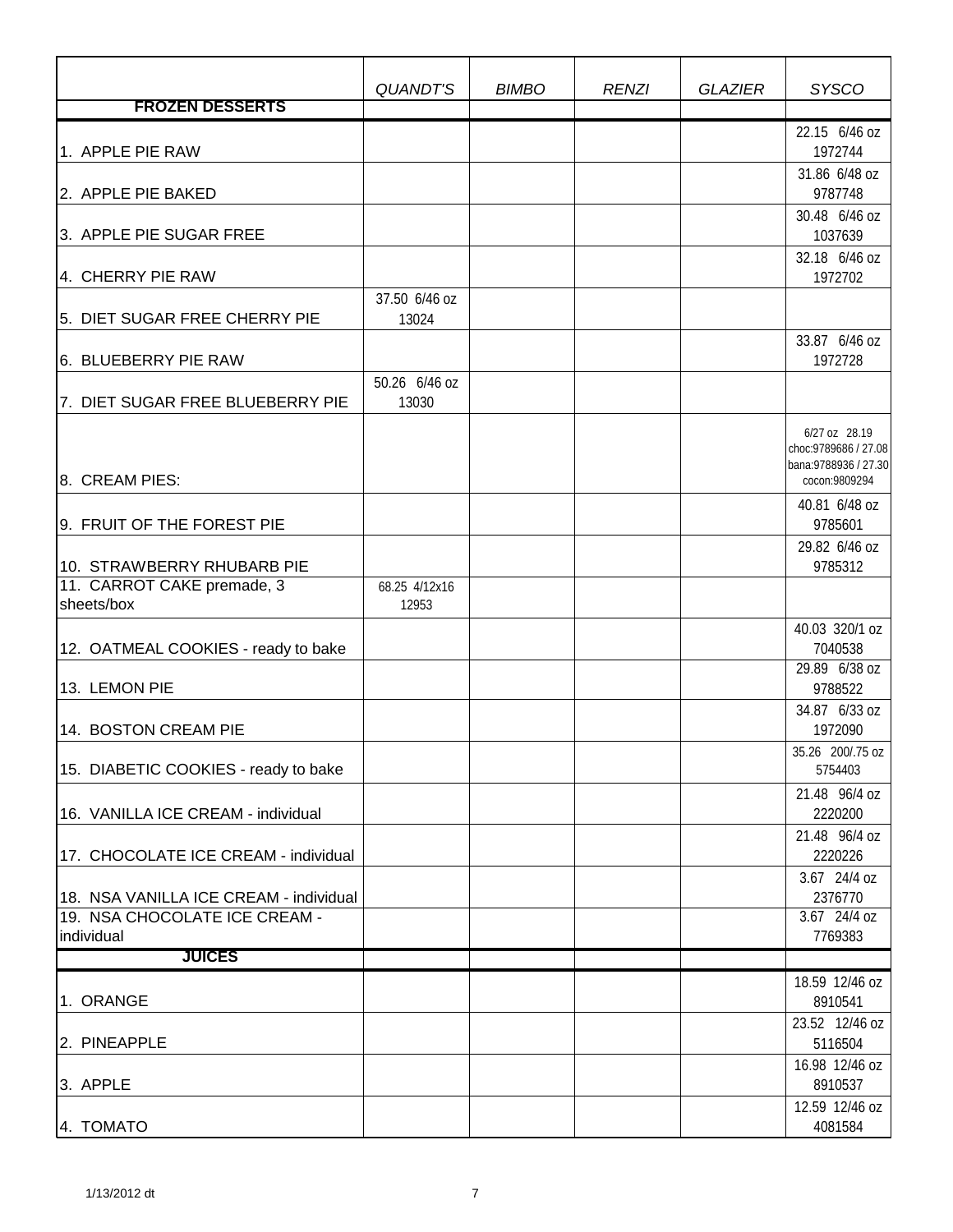|                                                 | <b>QUANDT'S</b>     | <b>BIMBO</b> | <b>RENZI</b>                              | <b>GLAZIER</b> | <b>SYSCO</b><br>19.95 12/46 oz              |
|-------------------------------------------------|---------------------|--------------|-------------------------------------------|----------------|---------------------------------------------|
| 5. CRANBERRY                                    |                     |              |                                           |                | 8910558                                     |
| 6. V-8 EZO LO SO, low sodium                    |                     |              |                                           |                | 21.36 48/5.5 oz<br>5142187                  |
| 7. ORANGE JUICE EZO                             |                     |              | 17.95 48/6 oz<br>47049<br>17.57 48/5.5 oz |                |                                             |
| 8. CRANBERRY EZO                                |                     |              | 47345                                     |                |                                             |
| 9. GRAPEFRUIT EZO                               |                     |              | 18.75 48/5.5 oz<br>47047                  |                |                                             |
| 10. PINEAPPLE EZO                               | 13.91 48/5.5 oz     |              | 16.59 48/5.5 oz<br>47048                  |                |                                             |
| 11. APPLE EZO                                   | 2625                |              |                                           |                |                                             |
| 12. GRAPE JUICE                                 |                     |              |                                           |                | 19.95 12/46 oz<br>8910566                   |
| 13. PC GRAPE JUICE 5.5 oz                       |                     |              |                                           |                | 19.26 48/5.5 oz<br>4164497<br>14.01 48/6 oz |
| 14. EZO TOMATOE JUICE                           |                     |              |                                           |                | 5161658                                     |
| <b>BULK PRODUCTS</b>                            |                     |              |                                           |                |                                             |
| 1. TOMATO CATSUP                                |                     |              |                                           |                | 19.24 6/10#<br>4005989                      |
| 2. SLICED BEETS                                 |                     |              |                                           |                | 19.54 6/10#<br>0173740                      |
| 3. DICED BEETS                                  |                     |              |                                           |                | 21.04 6/10#<br>4109328                      |
| 4. SPAGHETTI SAUCE, comparable to<br>Angela Mia |                     |              |                                           |                | 20.51 6/10#<br>8173423                      |
| 5. GREEN PEPPERS                                |                     |              |                                           |                | 32.46 6/10#<br>4189247                      |
| 6. RED PEPPERS                                  |                     |              | 36.80 6/10#<br>59000                      |                |                                             |
| 7. MUSHROOMS                                    |                     |              |                                           |                | 38.77 6/10#<br>5072137                      |
| 8. NORTHERN BEAN                                |                     |              |                                           |                | 19.10 6/10#<br>4062360                      |
| 9. POTATO PEARL Vitamin C Enriched              | 36.57 6/5#<br>2082  |              |                                           |                |                                             |
| 10. STEWED TOMATO Grade A                       |                     |              | 20.95 6/10#<br>57015                      |                |                                             |
| 11. TOMATO PASTE Grade A                        |                     |              |                                           |                | 28.65 6/10#<br>4030664                      |
| 12. SWEET POTATOES, syrup Grade A               |                     |              |                                           |                | 25.77 6/10#<br>4114625                      |
| 13. PIZZA SAUCE Grade A                         |                     |              | 18.77 6/10#<br>57051                      |                |                                             |
| 14. POTATOES DICED                              | 23.05 6/10#<br>2052 |              |                                           |                |                                             |
| 15. TOMATO SAUCE                                |                     |              |                                           |                | 17.20 6/10#<br>4001921                      |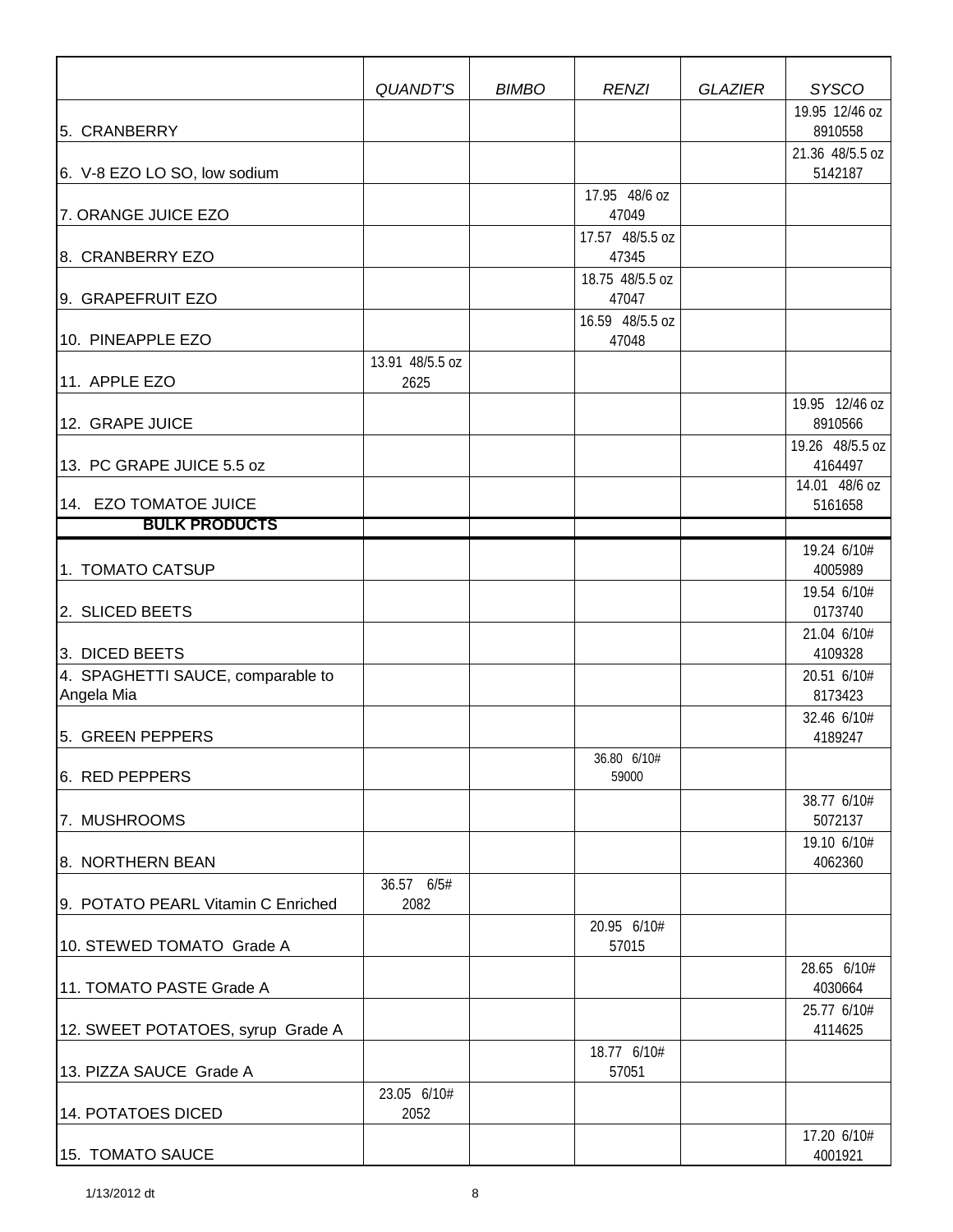|                                                                       | QUANDT'S            | <b>BIMBO</b> | <b>RENZI</b>                        | <b>GLAZIER</b> | <b>SYSCO</b>              |
|-----------------------------------------------------------------------|---------------------|--------------|-------------------------------------|----------------|---------------------------|
| 16. FRESH VAC PACKED DICED<br><b>POTATOES</b>                         |                     |              |                                     |                | 14.78 2/10#<br>2598159    |
| 17. CANNONBALL BBQ SAUCE                                              |                     |              |                                     |                | 15.47 4/gal<br>8902134    |
| 18. CANNED BEEF STEW                                                  |                     |              |                                     |                | 68.21 6/10#<br>4067039    |
| 19. CANNED CREAM STYLE CORN                                           |                     |              |                                     |                | 20.27 6/10#<br>0582106    |
| 20. CANNED CHILI SAUCE                                                |                     |              |                                     |                | 23.37 6/10<br>5096490     |
| 21. CANNED GREEN BEANS                                                |                     |              |                                     |                | 19.44 6/10#<br>8538348    |
| 22. CANNED WAX BEANS                                                  |                     |              |                                     |                | 21.54 6/10#<br>4935854    |
| 23. CANNED KIDNEY BEANS                                               | 20.84 6/10#<br>1168 |              |                                     |                |                           |
| 24. BROWN GRAVEY                                                      |                     |              |                                     |                | 23.72 12/50 oz<br>4184727 |
| 25. PINTO BEANS                                                       |                     |              |                                     |                | 18.14 6/10#<br>3362274    |
| 26. LOW FAT MAYONNAISE                                                |                     |              |                                     |                | 19.88 4/gal<br>6912735    |
| 27. COLE SLAW DRESSING                                                |                     |              |                                     |                | 36.16 4/gal<br>4002499    |
| <b>FRUITS</b>                                                         |                     |              |                                     |                |                           |
| 1. APPLESAUCE Unsweetened, Grade A                                    | 17.66 6/10#<br>127  |              |                                     |                |                           |
| 2. PC APPLESAUCE, 4oz                                                 |                     |              |                                     |                | 18.56 72/4 oz<br>6818579  |
| 3. CRANBERRY SAUCE Whole, Grade A                                     |                     |              |                                     |                | 39.97 6/10#<br>5729983    |
| 4. CRANBERRY SAUCE, Jellied, Grade A                                  |                     |              | 35.00 6/101 oz<br>64050             |                |                           |
| 5. FRUIT COCKTAIL                                                     |                     |              | 28.00 6/10#<br>63101                |                |                           |
| 6. PEACHES yellow, light cling halves,<br>Grade A                     |                     |              | 25.00 6/10#<br>63042 sliced         |                |                           |
| 7. PEACHES sliced, light Grade A                                      |                     |              | 25.00 6/10#<br>63042<br>25.95 6/10# |                |                           |
| 8. PEARS halves, light Grade A                                        |                     |              | 64011<br>25.95 6/10#                |                |                           |
| 9. PEARS pieces, light Grade A<br>10. CRUSHED PINEAPPLE: fancy, juice |                     |              | 64012<br>24.95 6/10#                |                |                           |
| Hawaiian Coarse, Grade A                                              |                     |              | 64045                               |                |                           |
| 11. SLICED APPLES: sliced, juice or water<br>packed, Grade A          |                     |              |                                     |                | 24.86 6/10#<br>4119343    |
| 12. PINEAPPLE TIDBITS: light, Grade A                                 |                     |              | 24.00 6/10#<br>64043                |                |                           |
| 13. PINEAPPLE, sliced, juice packed,<br>Grade A                       |                     |              |                                     |                | 23.77 6/10#<br>1097807    |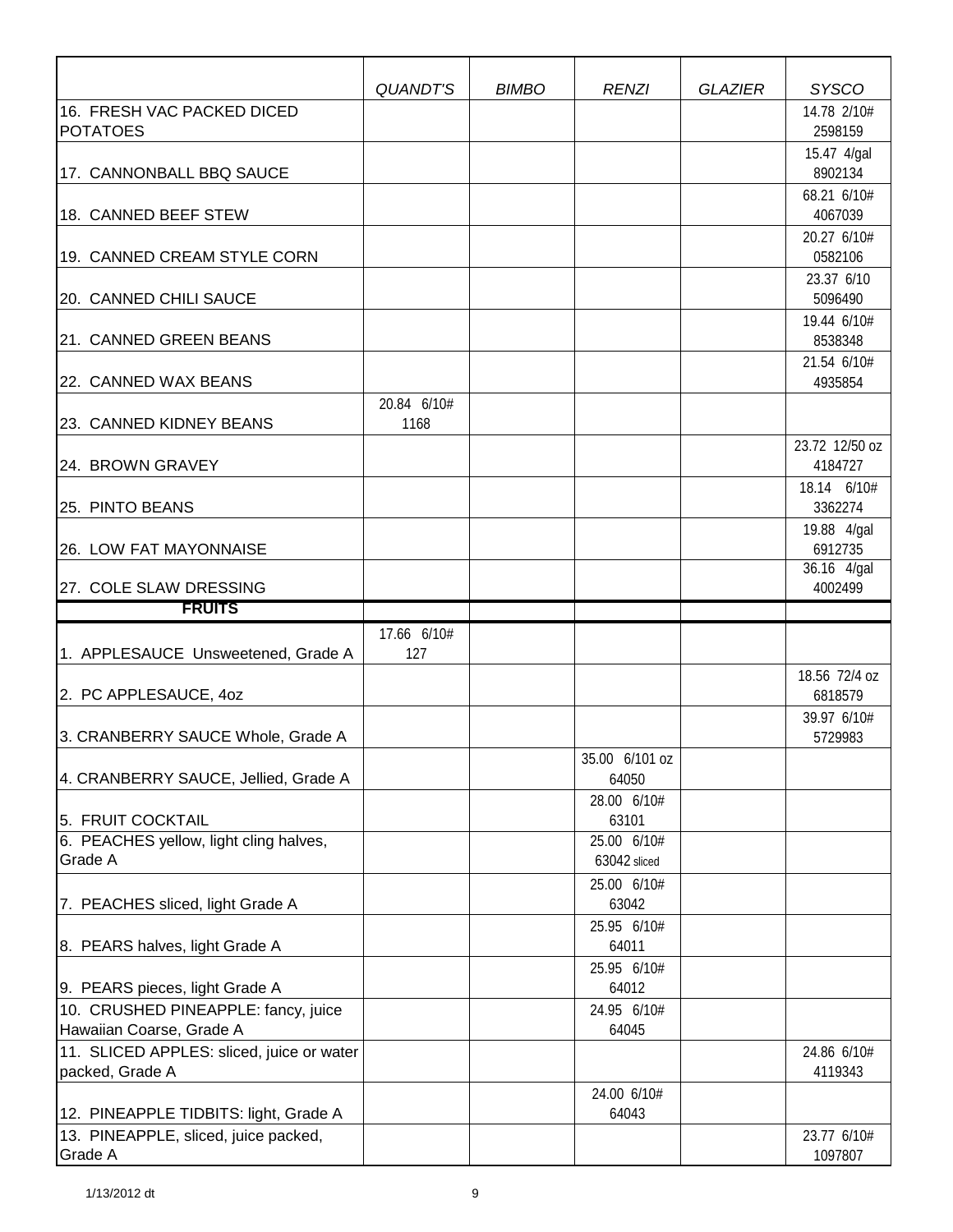|                                                                  | QUANDT'S              | <b>BIMBO</b> | <b>RENZI</b> | <b>GLAZIER</b>        | <b>SYSCO</b>                              |
|------------------------------------------------------------------|-----------------------|--------------|--------------|-----------------------|-------------------------------------------|
|                                                                  |                       |              |              |                       | 25.54 6/10#                               |
| 14. MANDARIN ORANGE, sections, light                             |                       |              |              |                       | 1009208                                   |
| 15. FRUIT MEDLEY, Festival/Classic,<br>melon pieces, grapes, etc |                       |              |              |                       | 15.44 1/8#<br>2527786                     |
| 16. TROPICAL FRUIT, papaya, banana,                              |                       |              |              |                       | 27.06 6/10#                               |
| letc.                                                            |                       |              |              |                       | 0029102                                   |
|                                                                  |                       |              |              |                       | 28.08 144/1.5 oz                          |
| 17. SEEDLESS RAISINS                                             |                       |              |              |                       | 9387317                                   |
| 18. FROZEN STRAWBERRIES,<br><b>UNSWEETENED</b>                   | 40.90 6/6.5#<br>10018 |              |              |                       |                                           |
| 19. FROZEN STRAWBERRIES,                                         |                       |              |              |                       | 36.16 6/6.5#                              |
| <b>SWEETENED</b>                                                 |                       |              |              |                       | 7652409                                   |
|                                                                  |                       |              |              |                       | 48/4 oz 20.64                             |
|                                                                  |                       |              |              |                       | peach 9704917 /                           |
| 20. FRUIT CUPS                                                   |                       |              |              |                       | 21.03 mix 9705047 /<br>20.51 pear 9704974 |
|                                                                  |                       |              |              |                       | $\overline{30.91}$ 6/10#                  |
| 21. APRICOTS                                                     |                       |              |              |                       | 0029078                                   |
| <b>VEGETABLES - FROZEN</b>                                       |                       |              |              |                       |                                           |
|                                                                  |                       |              | 11.95 20#    |                       |                                           |
| 1. CUT GREEN BEANS, Grade A                                      | 21.78 12/2.5#         |              | 45130        |                       |                                           |
| 2. CUT WAX BEANS, Grade A                                        | 12058                 |              |              |                       |                                           |
|                                                                  |                       |              |              | 19.20 12/2.5#         |                                           |
| 3. CUT BROCCOLI, Grade A                                         |                       |              |              | 15350                 |                                           |
| 4. BRUSSEL SPROUTS, Grade A                                      |                       |              |              |                       | 17.70 12/2#<br>7288091                    |
|                                                                  |                       |              |              |                       | 8.64 20#                                  |
| 5. CUT CARROTS, Grade A                                          |                       |              |              |                       | 0852592                                   |
|                                                                  |                       |              |              | 19.68 12/2#           |                                           |
| 6. BABY CARROTS, whole Grade A                                   |                       |              |              | 15500                 |                                           |
| 7. SPINACH, chopped Grade A                                      |                       |              |              | 21.96 12/3#<br>443332 |                                           |
|                                                                  | 17.25 12/2.5#         |              |              |                       |                                           |
| 8. CAULIFLOWER, grade A                                          | 12026                 |              |              |                       |                                           |
|                                                                  |                       |              |              | 18.90 12/2.5#         |                                           |
| 9. CORN, Grade A<br>10. MIXED VEGETABLES Grade A, 5 way          |                       |              | 13.25 20#    | 15560                 |                                           |
| mix                                                              |                       |              | 45134        |                       |                                           |
|                                                                  |                       |              |              |                       | 16.54 12/2#                               |
| 11. ORIENTAL BLEND, Grade A                                      |                       |              |              |                       | 8491383                                   |
|                                                                  | 16.99 20#             |              |              |                       |                                           |
| 12. SWEET PEAS, Grade A                                          | 12114                 |              | 13.75 20#    | 20.70 12/2.5#         |                                           |
| 13. PEAS/CARROTS, Grade A                                        |                       |              | 45137        | 15740                 |                                           |
|                                                                  |                       |              |              |                       | 32.35 12/4#                               |
| 14. HUBBARD SQUASH, Grade A                                      |                       |              |              |                       | 0571240                                   |
|                                                                  | 18.95 6/2.5#          |              |              |                       |                                           |
| 15. ASPARAGUS, Grade A                                           | 12005                 |              |              |                       | 18.39 12/2#                               |
| 16. IT CUT GREEN BEANS, Grade A                                  |                       |              |              |                       | 1389931                                   |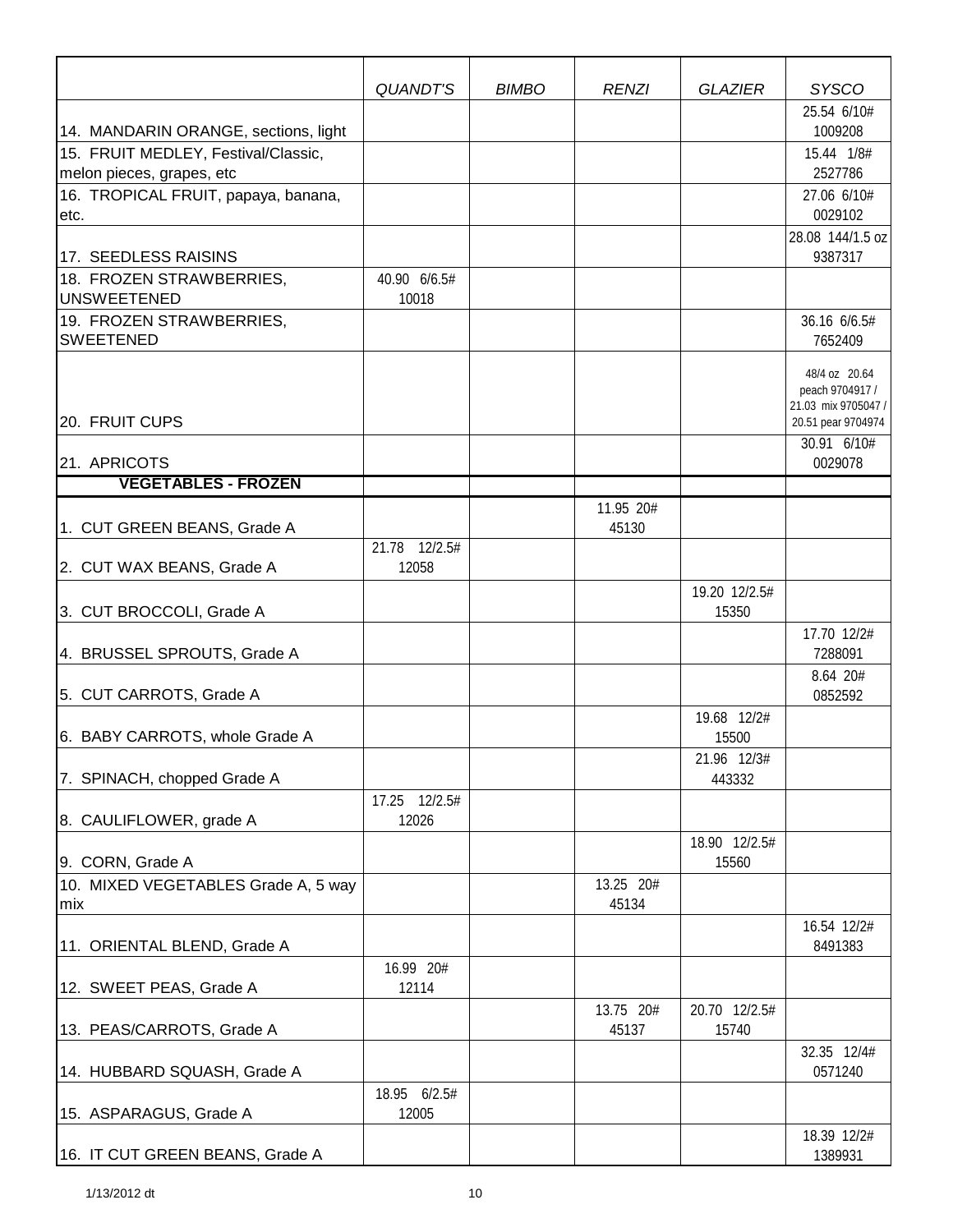|                                | QUANDT'S               | <b>BIMBO</b> | <b>RENZI</b>       | <b>GLAZIER</b> | <b>SYSCO</b>                                                                                    |
|--------------------------------|------------------------|--------------|--------------------|----------------|-------------------------------------------------------------------------------------------------|
| 17. BROCCOLI SPEARS, Grade A   |                        |              |                    |                | 16.78 12/2#<br>7288119                                                                          |
|                                | 30.78 12/2.5#          |              |                    |                |                                                                                                 |
| 18. LIMA BEANS, Grade A        | 12008                  |              |                    |                |                                                                                                 |
| 19. CAPRI MIX, Grade A         | 19.71 12/2#<br>12131   |              |                    |                |                                                                                                 |
| 20. ITALIAN MIX, Grade A       | 16.45 20#<br>12130     |              |                    |                |                                                                                                 |
| 21. WINTER BLEND, Grade A      | 16.67 20#<br>12129     |              |                    |                |                                                                                                 |
| 22. SCAND BLEND, Grade A       |                        |              |                    |                | 19.03 12/2#<br>1474980                                                                          |
| 23. JAPANESE STIR FRY, Grade A | 23.04 12/2#<br>12068   |              |                    |                |                                                                                                 |
| 24. FAJITA STRIPS 12-2#        | 25.90 12/2#<br>12092   |              |                    |                |                                                                                                 |
| 25. CALIFORNIA BLEND, Grade A  |                        |              | 13.20 20#<br>44601 |                |                                                                                                 |
| 26. BREAKFAST CUBE POTATOES    |                        |              |                    |                | 17.10 6/5#<br>3644036                                                                           |
| 27. FRENCH GREEN BEANS         |                        |              |                    |                | 18.18 12/2#<br>0672356                                                                          |
| 28. DICED ONIONS               |                        |              |                    |                | 8.44 6/2#<br>6191712                                                                            |
| 29. FRENCH FRIES               | 15.99 6/5#<br>12152    |              |                    |                |                                                                                                 |
| 30. FROZEN ZUCCHINI            | 24.63 12/3#<br>12090   |              |                    |                |                                                                                                 |
| 31. FROZEN PEARL ONIONS        | 24.60 12/2.5#<br>12087 |              |                    |                |                                                                                                 |
| 32. FROZEN DICED GREEN PEPPERS |                        |              |                    |                | 21.97 12/2#<br>1876069                                                                          |
| <b>PUDDING</b>                 |                        |              |                    |                |                                                                                                 |
| 1. REGULAR CHOCOLATE           |                        |              |                    |                | 22.95 12/24 oz<br>7461296                                                                       |
| 2. REGULAR BUTTERSCOTCH        |                        |              |                    |                | 29.67 12/24 oz<br>4325908                                                                       |
| 3. REGULAR VANILLA             |                        |              |                    |                | 15.56 12/24 oz<br>7461353                                                                       |
| 4. REGULAR PISTACHIO           | 59.24 12/28 oz<br>6055 |              |                    |                |                                                                                                 |
| 5. SUGAR FREE                  |                        |              |                    |                | 12/3.5 oz 16.96<br>choc:6798658 / 16.75<br>van:6798637                                          |
| 6. SNACK PACK PUDDINGS         |                        |              |                    |                | 48/3.5 oz 15.02<br>butter:6213615 &<br>tapicoa:6051452 /<br>15.13 choc:5661582<br>& van:5763834 |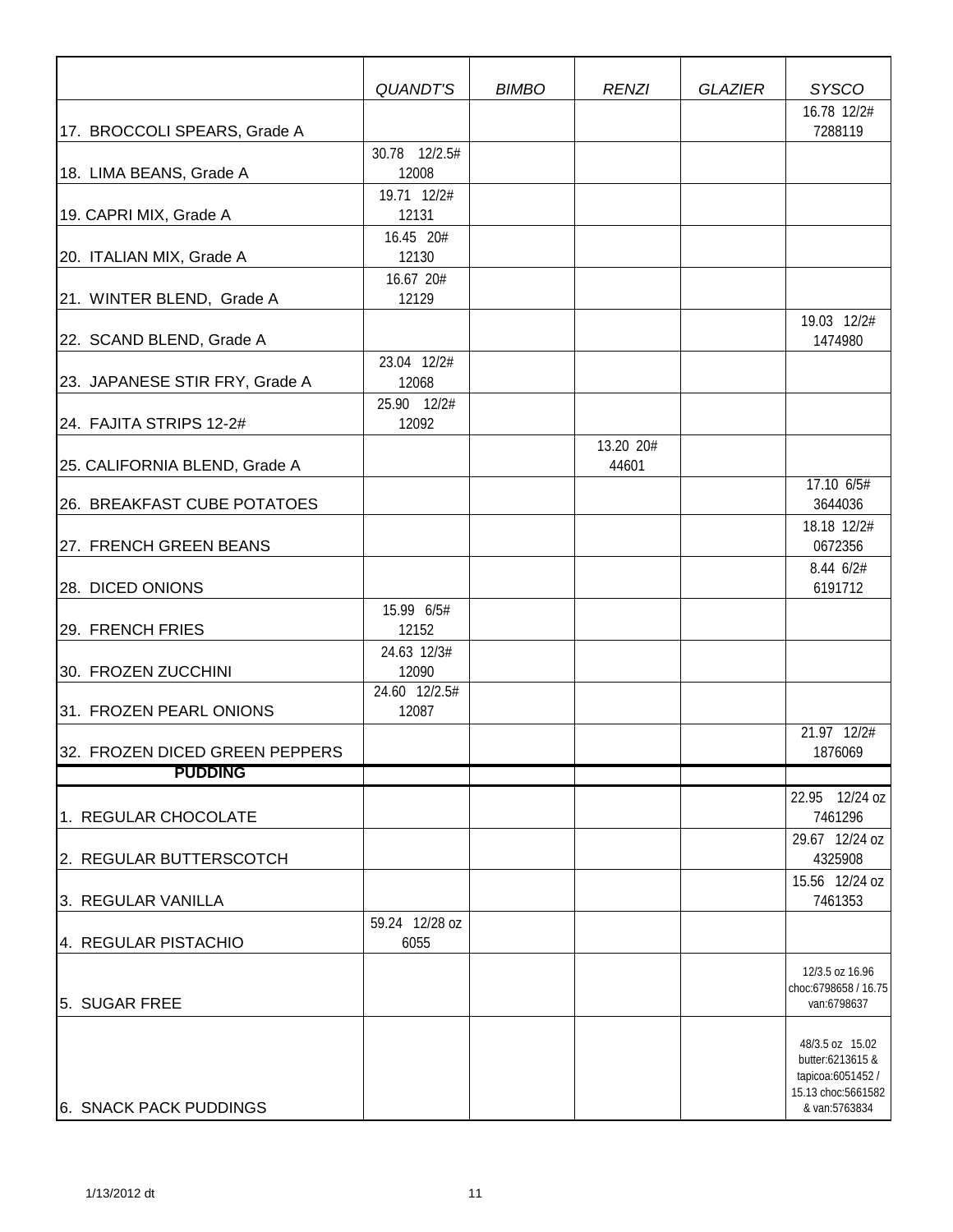|                                                                       | <b>QUANDT'S</b>            | <b>BIMBO</b> | <b>RENZI</b>                | <b>GLAZIER</b> | <b>SYSCO</b>                                                                                                              |
|-----------------------------------------------------------------------|----------------------------|--------------|-----------------------------|----------------|---------------------------------------------------------------------------------------------------------------------------|
| 7. DIABETIC SNACK PACK PUDDINGS                                       | 27.28 6/10#                |              |                             |                | 20.21 48/4 oz<br>rice:6959159 /<br>tapioca: 1642362 /<br>choc:2496560 /<br>van:2619500                                    |
| 8. TAPIOCA PUDDING                                                    | 6120<br>23.99 6/10#        |              |                             |                |                                                                                                                           |
| 9. LEMON PUDDING                                                      | 6114                       |              |                             |                |                                                                                                                           |
| <b>JELLO</b>                                                          |                            |              |                             |                |                                                                                                                           |
| 1. REGULAR                                                            | 22.01 12/24 oz<br>5804 red |              |                             |                | 12/24 oz 20.11<br>asst citrus:<br>4010344 / 19.02<br>lemon: 4010393 /<br>22.01 straw:<br>4010476 / 20.08<br>lime: 4010419 |
|                                                                       |                            |              |                             |                | 28.34 18/2.75 oz                                                                                                          |
| 2. SUGAR FREE RED                                                     |                            |              |                             |                | 7188711<br>28.36 18/2.75 oz                                                                                               |
| 3. SUGAR FREE CITRUS                                                  |                            |              |                             |                | 7188701                                                                                                                   |
| <b>DAIRY</b>                                                          |                            |              |                             |                |                                                                                                                           |
| 1. MEXICAN SHREDDED CHEESE                                            |                            |              | 40.00 4/5#<br>64376         |                | 25.09 2/5#                                                                                                                |
| 2. CHEESE, EXTRA SHARP, block                                         |                            |              |                             |                | 3812971                                                                                                                   |
| 3. CHEESE AMER PROCESSED SLICED                                       |                            |              | 40.00 4/5#<br>25038 / 25039 |                |                                                                                                                           |
| 4. MAYONNAISE                                                         |                            |              | 24.95 4/gal<br>56206        |                |                                                                                                                           |
| 5. MARGARINE                                                          |                            |              | 20.00 30/1#<br>29088        |                | 62.90 6/5#                                                                                                                |
| 6. MOZZARELLA CHEESE SHREDDED                                         |                            |              |                             |                | 7483654                                                                                                                   |
| 7. PARMESAN CHEESE<br>8. PIZZA CRUST, 12x16" rectangular par<br>baked |                            |              |                             |                | 53.79 4/5#<br>6370571<br>38.47 14/12 x<br>16 2286482                                                                      |
| 9. YOGURT: 24/4 oz CONTAINERS PER<br>CASE                             |                            |              |                             |                | 11.42 48/4 oz<br>8605501                                                                                                  |
| 10. LOWFAT COTTAGE CHEESE                                             |                            |              |                             |                | 16.57 4/5#<br>5020169                                                                                                     |
| 11. SHREDDED SHARP CHEESE                                             | 48.88 4/5#<br>37315        |              |                             |                | 30.55 3/gal                                                                                                               |
| 12. LIQUID BUTTER                                                     |                            |              |                             |                | 4577391                                                                                                                   |
| 13. READY WHIP TOPPING                                                |                            |              |                             |                | 41.99 12/32 oz<br>7500570                                                                                                 |
| 14. PC MARGARINE cups                                                 |                            |              |                             |                | 13.37 900/5 gm<br>6631123                                                                                                 |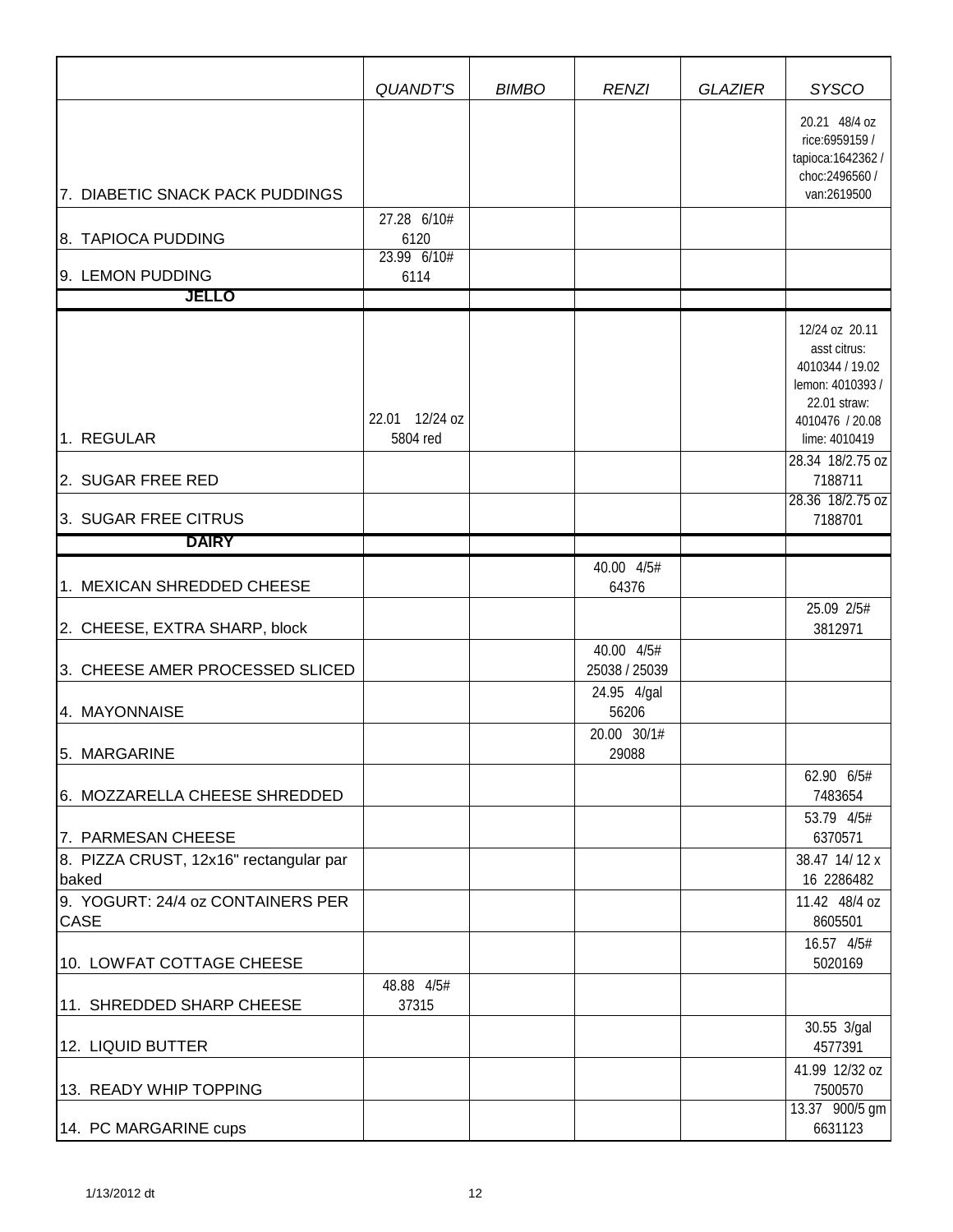|                                                   | <b>QUANDT'S</b>        | <b>BIMBO</b> | <b>RENZI</b>            | <b>GLAZIER</b> | <b>SYSCO</b>              |
|---------------------------------------------------|------------------------|--------------|-------------------------|----------------|---------------------------|
| 15. PC BUTTER cups                                |                        |              |                         |                | 19.70 720/5 gm<br>8415242 |
| 16. 1% COTTAGE CHEESE                             | 36.27 6/5#<br>37408    |              |                         |                |                           |
| 17. SOUR CREAM                                    |                        |              |                         |                | 28.85 6/5#<br>1309194     |
| <b>COOKIES &amp; CRACKERS</b>                     |                        |              |                         |                |                           |
| 1. GRAHAM CRACKERS, individual                    |                        |              |                         |                | 13.02 200/2ct             |
| packages                                          |                        |              |                         |                | 3156015                   |
| 2. SALTINES UNSALTED TOPS,<br>individual packages |                        |              | 15.30 500/2 ct<br>73312 |                |                           |
|                                                   |                        |              |                         |                | 31.29 120/1 oz            |
| 3. FIG NEWTONS/indivudual pkgs.                   |                        |              |                         |                | 4220554                   |
|                                                   |                        |              |                         |                |                           |
| 4. FIG NEWTONS #1                                 |                        |              |                         |                |                           |
| 5. SUGAR COOKIES frozen ready to bake             |                        |              | 32.90 240/1 oz          |                |                           |
| dough                                             |                        |              | 37439                   |                |                           |
| 6. PEANUT BUTTER COOKIES ready to                 |                        |              |                         |                | 36.22 216/1.5 oz          |
| bake frozen dough                                 |                        |              |                         |                | 6219869                   |
| 7. CHOCOLATE CHIP COOKIES frozen                  |                        |              | 32.90 240/1 oz          |                |                           |
| ready to bake dough                               |                        |              | 37436                   |                |                           |
|                                                   |                        |              |                         |                | 29.83 120/1 oz            |
| 8. LORNA DOONE COOKIE                             |                        |              |                         |                | 4125852                   |
| 9. SUGAR FREE COOKIE: Lemon                       | 41.79 120/3 ct<br>7808 |              |                         |                |                           |
|                                                   | 42.26 120/3 ct         |              |                         |                |                           |
| 10. SUGAR FREE COOKIE: Chocolate                  | 7800                   |              |                         |                |                           |
|                                                   |                        |              |                         |                | 39.04 120/8 ct            |
| 11. SUGAR FREE COOKIE: Short Bread                |                        |              |                         |                | 3294980                   |
| <b>MISC</b>                                       |                        |              |                         |                |                           |
|                                                   |                        |              |                         |                | 17.23 144/1.5 oz          |
| 1. FROZEN FRENCH TOAST                            |                        |              |                         |                | 3580487                   |
|                                                   |                        |              |                         |                | 10.13 144/.83 oz          |
| 2. FROZEN WAFFLES                                 |                        |              |                         |                | 3788908                   |
|                                                   |                        |              |                         |                | 9.51 144/1.2 oz           |
| 3. FROZEN PANCAKES                                |                        |              |                         |                | 0669200                   |
|                                                   |                        |              |                         |                | 18.41 120/2 oz            |
| 4. READY MADE BISCUITS 3"                         |                        |              |                         |                | 5083670                   |
| 5. READY MADE BISCUITS 2"                         |                        |              |                         |                | 22.78 240/1 oz<br>5083571 |
|                                                   | 24.55 12/60 ct         |              |                         |                |                           |
| <b>6. TORTILLA SHELLS</b>                         | 16266                  |              |                         |                |                           |
|                                                   |                        |              |                         |                | 13.40 6/17 oz             |
| 7. SPRAY COATING (pan)                            |                        |              |                         |                | 4135380                   |
| 8. SUGAR FREE HOT CHOCOLATE -                     |                        |              |                         |                | 23.26 6/25                |
| individual                                        |                        |              |                         |                | 7678281                   |
|                                                   |                        |              |                         |                | 14.62 100/1 oz            |
| 9. PC SUGAR FREE PANCAKE SYRUP                    |                        |              |                         |                | 5932280                   |
|                                                   |                        |              |                         |                | 8.79 100/1.5 oz           |
| 10. PC PANCAKE SYRUP                              |                        |              |                         |                | 8435273                   |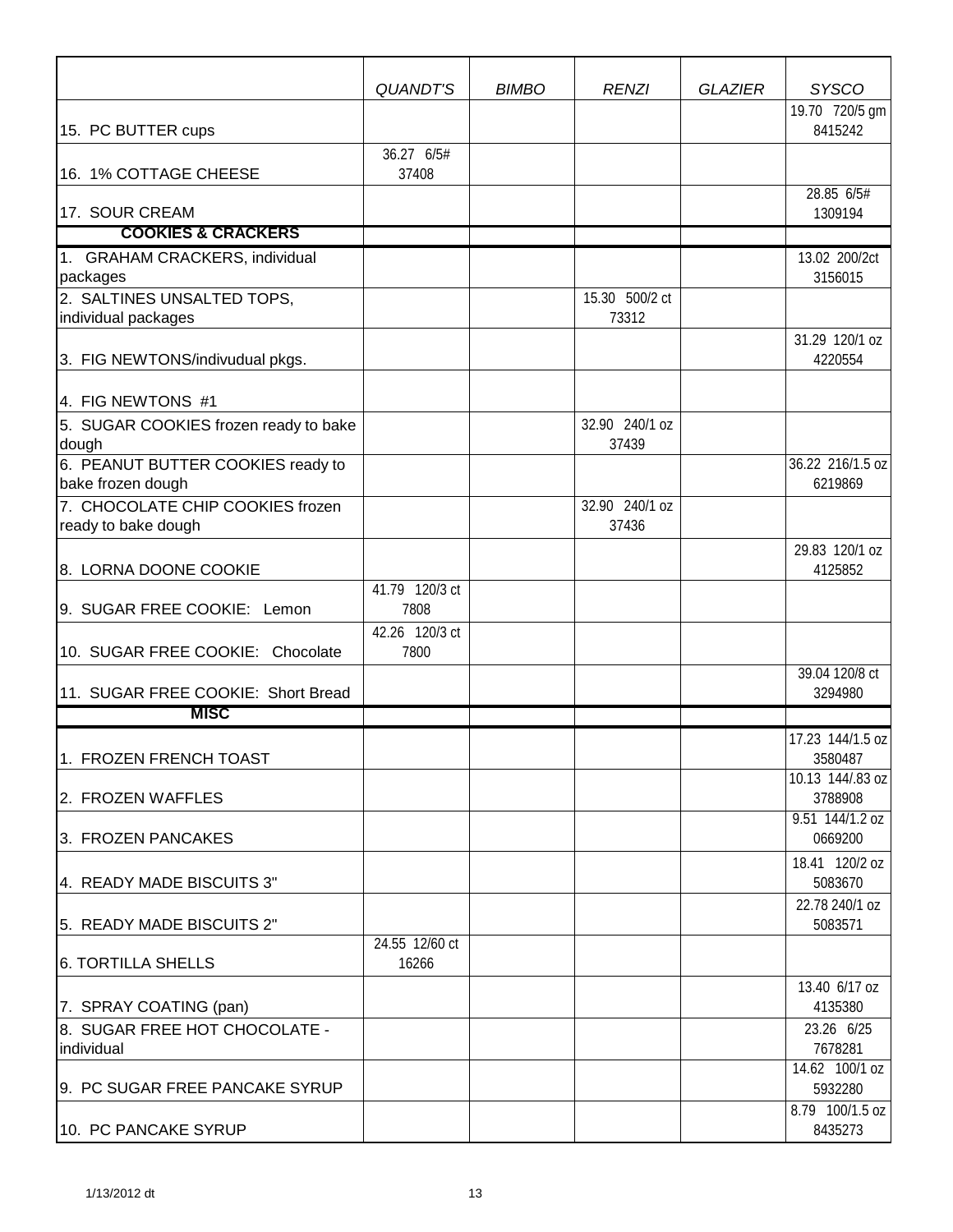|                                                                                        | QUANDT'S                           | <b>BIMBO</b>        | <b>RENZI</b> | <b>GLAZIER</b> | <b>SYSCO</b>                |
|----------------------------------------------------------------------------------------|------------------------------------|---------------------|--------------|----------------|-----------------------------|
| 11. PC HALF & HALF                                                                     |                                    |                     |              |                | 8.68 400/3/8 oz<br>7459068  |
| 12. PC PEANUT BUTTER                                                                   |                                    |                     |              |                | 32.82 200/.75 oz<br>8435638 |
| 13. PC JELLY - regular                                                                 |                                    |                     |              |                | 14.07 400/10 gm<br>4326013  |
| 14. PC JELLY - diet                                                                    |                                    |                     |              |                | 15.17 200/12<br>gm 9778614  |
| 15. KETCHUP - small bottle                                                             | 38.48 24/12 oz<br>76019            |                     |              |                |                             |
| 16. MUSTARD - small bottle                                                             | 18.39 12/12 oz<br>4702             |                     |              |                | 57.12 18/14 oz              |
| 17. 14 - 16 oz COFFEE                                                                  |                                    |                     |              |                | 6957799                     |
| 18. 14 - 16 oz DECAF COFFEE                                                            |                                    |                     |              |                | 65.44 18/14 oz<br>6958045   |
| 19. PC SALT SUBSTITUTE                                                                 | 18.07 2000<br>4665                 |                     |              |                |                             |
| 20. PC CREAM CHEESE                                                                    |                                    |                     |              |                | 12.50 100/.75 oz<br>4586590 |
| 21. GREEN BEANS                                                                        | 15.76 6/10<br>1224                 |                     |              |                |                             |
| 22. WAX BEANS                                                                          |                                    |                     |              |                | 21.54 6/10#<br>4935854      |
| 23. KIDNEY BEANS                                                                       | 20.84 6/10<br>1168                 |                     |              |                |                             |
| 24. BAKED BEANS (Gramma Brown)<br>25. SUGAR FREE PUDDING - Individual<br>ready to make | 44.05 24/3.4 oz<br>v 6060 / c 6061 |                     |              |                | 36.14 6/10#<br>5123724      |
| 26. SUGAR FREE JELLO - Individual<br>ready to make                                     |                                    |                     |              |                | 28.34 18/2.75<br>oz 7188711 |
| 27. PC SALAD DRESSING (Italian LF)                                                     |                                    |                     |              |                | 9.38 60/1.5 oz<br>5954250   |
| 28. DIET CRANBERRY SAUCE                                                               |                                    |                     |              |                |                             |
| <b>BREAD</b>                                                                           |                                    |                     |              |                |                             |
| 1. WHEAT BREAD                                                                         |                                    | 1.65 22 oz 6739     |              |                |                             |
| 2. WHITE BREAD                                                                         |                                    | 1.60 22 oz 6740     |              |                |                             |
| 3. RYE BREAD                                                                           |                                    | 1.90 24 oz 6305     |              |                |                             |
| 4. DINNER ROLL (white)                                                                 |                                    |                     |              |                | 22.55 6/32 ct<br>7294283    |
| 5. DINNER ROLL (wheat)                                                                 |                                    | 2.00 12/pkg<br>7268 |              |                |                             |
| 6. HOT DOG ROLLS                                                                       |                                    | 2.25 16/pkg 280     |              |                |                             |